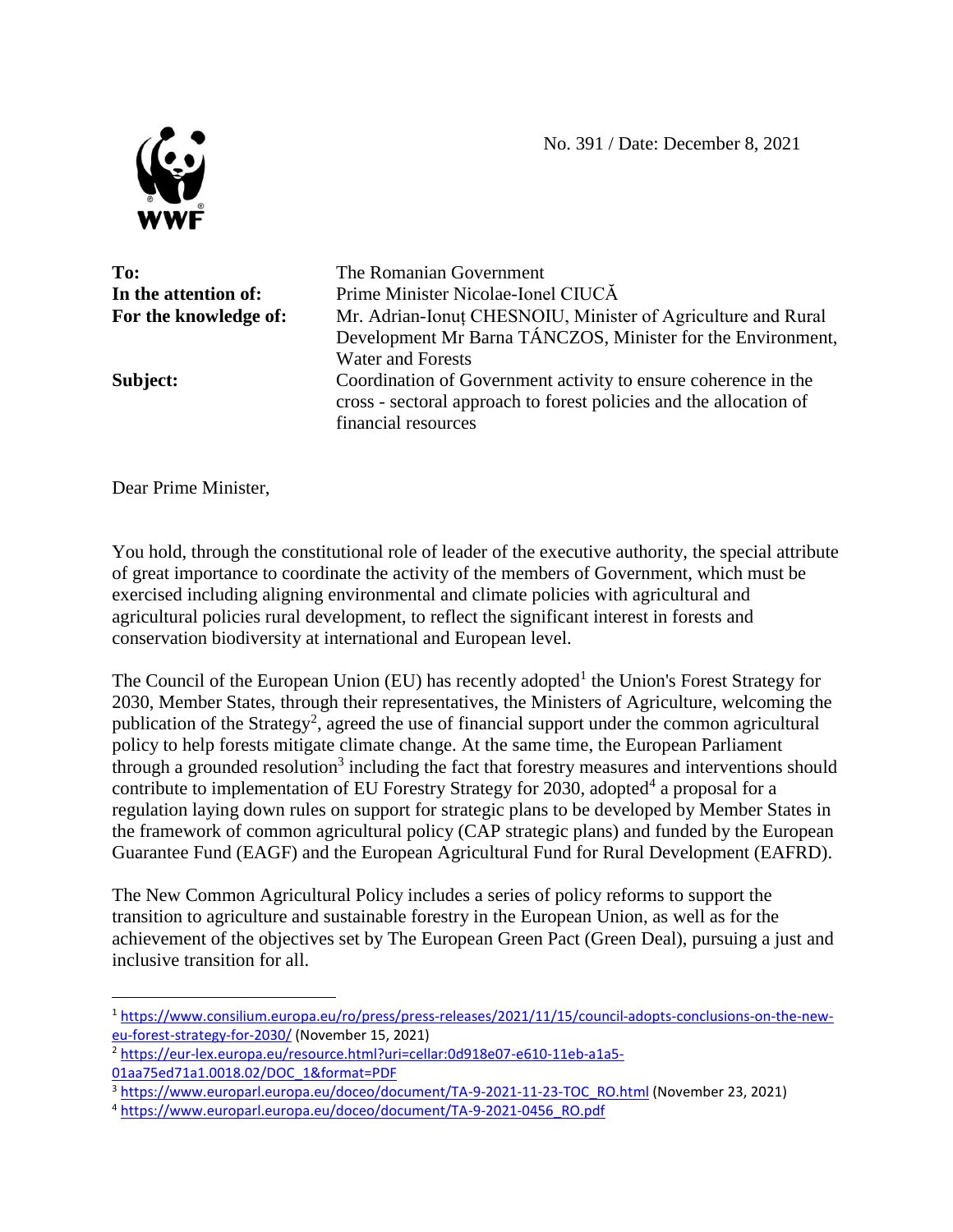The European Court of Auditors also emphasized in its report<sup>5</sup> on the financing of forests in the fact that *"EU financial support for forestry is provided mainly through the European Agricultural Fund for Rural Development (EAFRD)). Expenditure on forestry measures represents, in practice, 3% of the total rural development expenditures. (...) Rural development measures for the forest sector have a limited impact on forest biodiversity and resilience to climate change, partly due to the modest level of spending on forests and of the deficiencies that exist at the level of the design of the measures. (...) The Court concluded that the common system EU monitoring program does not measure the effects of forestry measures on biodiversity and a climate change".*

In this context**, WWF Romania expresses its concern and draws attention<sup>6</sup> to the way in which Romania, as a member of the European Union, intends to meet the targets set in the EU Biodiversity Strategy for 2030<sup>7</sup> and The EU Forest Strategy for 2030, with an obligation not to miss the chance again achieving these objectives through the National Strategic Plan of the CAP for Romania (PNS PAC)<sup>8</sup>** for the period 2023-2027, given that Romania currently has the necessary leverage to overcome chronic problems found in forests with regard to illegal logging, superior logging, protection of virgin forests, protection of habitats and species.

We remind you that the phenomenon of illegal logging that threatens Romania's forests has been introduced among the vulnerabilities to national security<sup>9</sup>, the national forest fund regardless of ownership constituting an asset of national interest<sup>10</sup>, and combating this phenomenon (N.B. whose effectiveness depends on an integrated approach aimed at addressing the cases), being in the attention of the Supreme Defense Council of the country of which you are vice-president.

We, therefore, address the Government of Romania and you in particular as we consider that **a strong political decision is needed at the highest level** to support the protection of forests and improving climatic conditions. This requires proactive solutions to support them financial support from European funds can only be found in the PNS CAP. Basically, the fate of the forests for the next ten years and the objectives assumed by Romania through the Green Deal are now conditioned by **allocation of financial resources under PNS for environmental and climate measures for forests.**

European Commission's Recommendations to Member States on PNS CAP 2023-2027 encourage the proper consideration of forests, paying particular attention to the following

 $\overline{\phantom{a}}$ 

<sup>5</sup> EU funding for biodiversity and climate change in EU forests: positive results, but

Limited (2021)[:https://www.eca.europa.eu/Lists/ECADocuments/SR21\\_21/SR\\_Forestry\\_RO.pdf](https://www.eca.europa.eu/Lists/ECADocuments/SR21_21/SR_Forestry_RO.pdf)

<sup>6</sup> <https://wwf.ro/paduri/scrisoare-deschisa-catre-guvernul-romaniei/>

<sup>7</sup> [https://eur-lex.europa.eu/resource.html?uri=cellar:a3c806a6-9ab3-11ea-9d2d-](https://eur-lex.europa.eu/resource.html?uri=cellar:a3c806a6-9ab3-11ea-9d2d-01aa75ed71a1.0023.02/DOC_1&format=PDF)

[<sup>01</sup>aa75ed71a1.0023.02/DOC\\_1&format=PDF](https://eur-lex.europa.eu/resource.html?uri=cellar:a3c806a6-9ab3-11ea-9d2d-01aa75ed71a1.0023.02/DOC_1&format=PDF)

<sup>8</sup> <https://www.madr.ro/planul-national-strategic-pac-post-2020.html>

<sup>&</sup>lt;sup>9</sup>, The following constitute threats to the national security of Romania:  $(...)$  m) any actions or inactions that  $(...)$  have the effect of endangering, illegally managing, degrading or destroying natural resources, forest funds, hunting and fisheries, water and other such resources, as well as the monopolization or blocking of access to them, with national or regional consequences" according to art. 3 of Law no. 51/1991 on the national security of Romania, republished (as a modified in 2016)

 $10$  According to art. 3 para. (1) of Law no. 46/2008 Forest Code, republished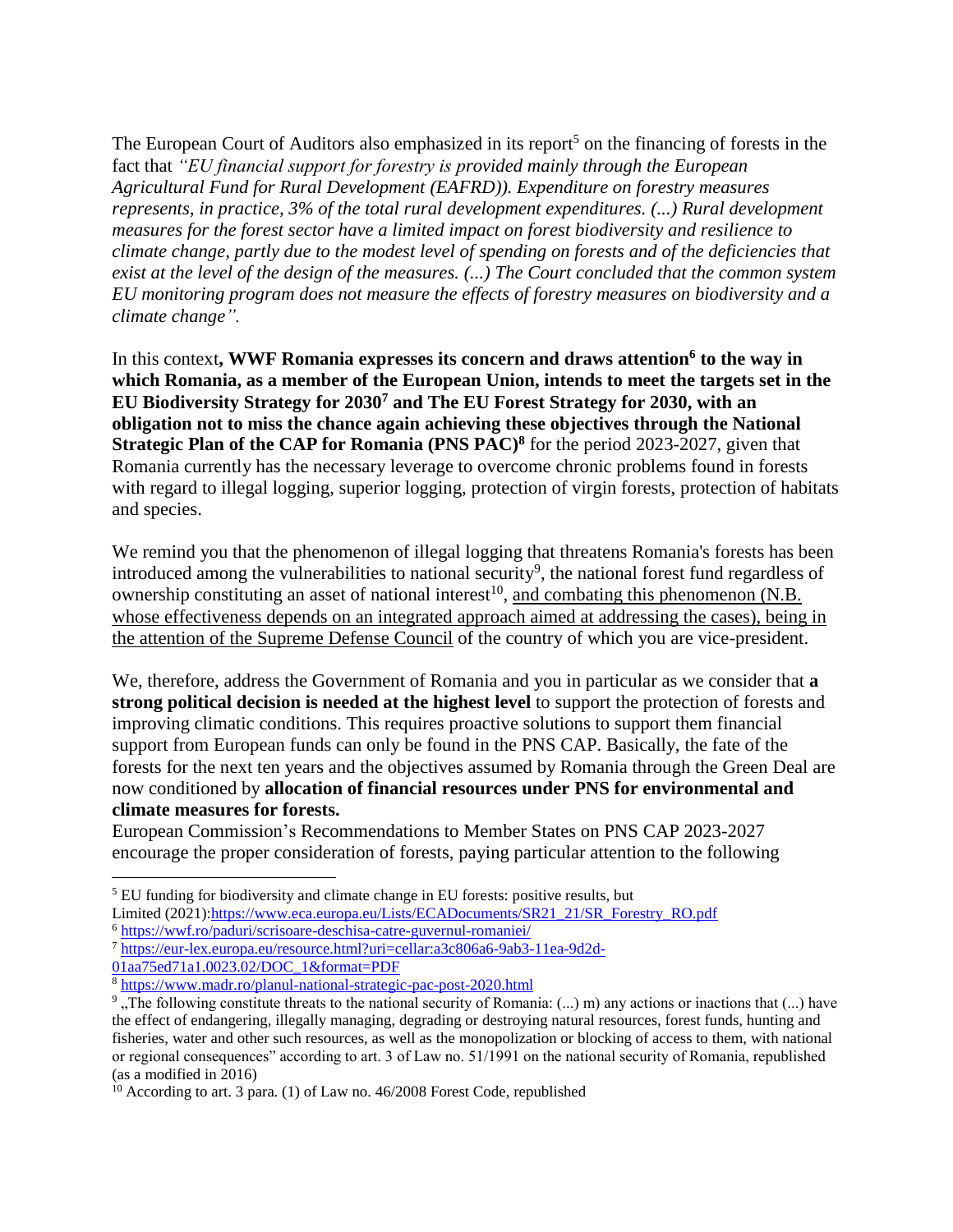measures related to forests, which have strong synergies with the EU's climate and biodiversity goals:

- strengthening forest protection strict protection of at least 10% of natural habitats for
- implementation of the EU Biodiversity Strategy for 2030;
- forest area growth, ecological reconstruction of degraded forest lands, and optimizing the role of carbon storage;
- building the resilience of forests to climate change and improving socio-economic development of rural areas;
- the adoption of best practices for the management of environmentally and forest-friendly forests.

However, in the PNS proposal CAP 2023-2027, **for forests is provided to be allocated less than 0.38% of the total budget of PNS, an absolutely insignificant contribution in relation to the priorities which are required for the fulfillment of the objectives assumed** by the Green Deal and the transformation into reality of the reforms undertaken by Romania for the sustainable management of forests and protected natural areas.

It should be noted that **biodiversity data and studies are not taken into account and the real financing needs for forests**, an example in this sense being *["The study for the elaboration](https://wwf.ro/app/uploads/2021/12/WWF-Address-to-the-Ministry-of-Environment-regarding-the-INCDS-Study.pdf) [methodology and calculation of Natura 2000 payments in forested areas of protected natural](https://wwf.ro/app/uploads/2021/12/WWF-Address-to-the-Ministry-of-Environment-regarding-the-INCDS-Study.pdf)  [areas, according to the restrictions in the management plans"](https://wwf.ro/app/uploads/2021/12/WWF-Address-to-the-Ministry-of-Environment-regarding-the-INCDS-Study.pdf)* carried out by the National Research Institute in Forestry Development - "Marin Drăcea" whose beneficiary is the Ministry of Environment, Waters and Forests.

Therefore, having regard to at least the following:

- the targets assumed for the CAP:
- 40% of the CAP budget will need to be climate relevant and strongly support the commitment
- to dedicate 10% of the EU budget to biodiversity targets by the end period of the EU's multiannual financial framework,
- at least 35% of the funds will be allocated to measures to support climate, biodiversity, environment and animal welfare,
- the objectives assumed by Romania as an EU member state through the EU Forest Strategy for 2030, respectively the EU Biodiversity Strategy for 2030,
- the contribution of forests to long-term carbon sequestration and storage, the relevance for biodiversity conservation and the importance of ecosystem services for sustainable development of local communities, especially in rural areas,
- the need to support the reforms undertaken by the Government of Romania through the National Plan of Recovery and Resilience and measures assumed for forests through the Government Program 2021-2024 (including: protection of high conservation value forests and
- the establishment of a compensation system granted to forest owners in naturally protected areas, combating illegal logging, supporting non-invasive technologies and equipment
- and the reform of the way of capitalizing on wood),